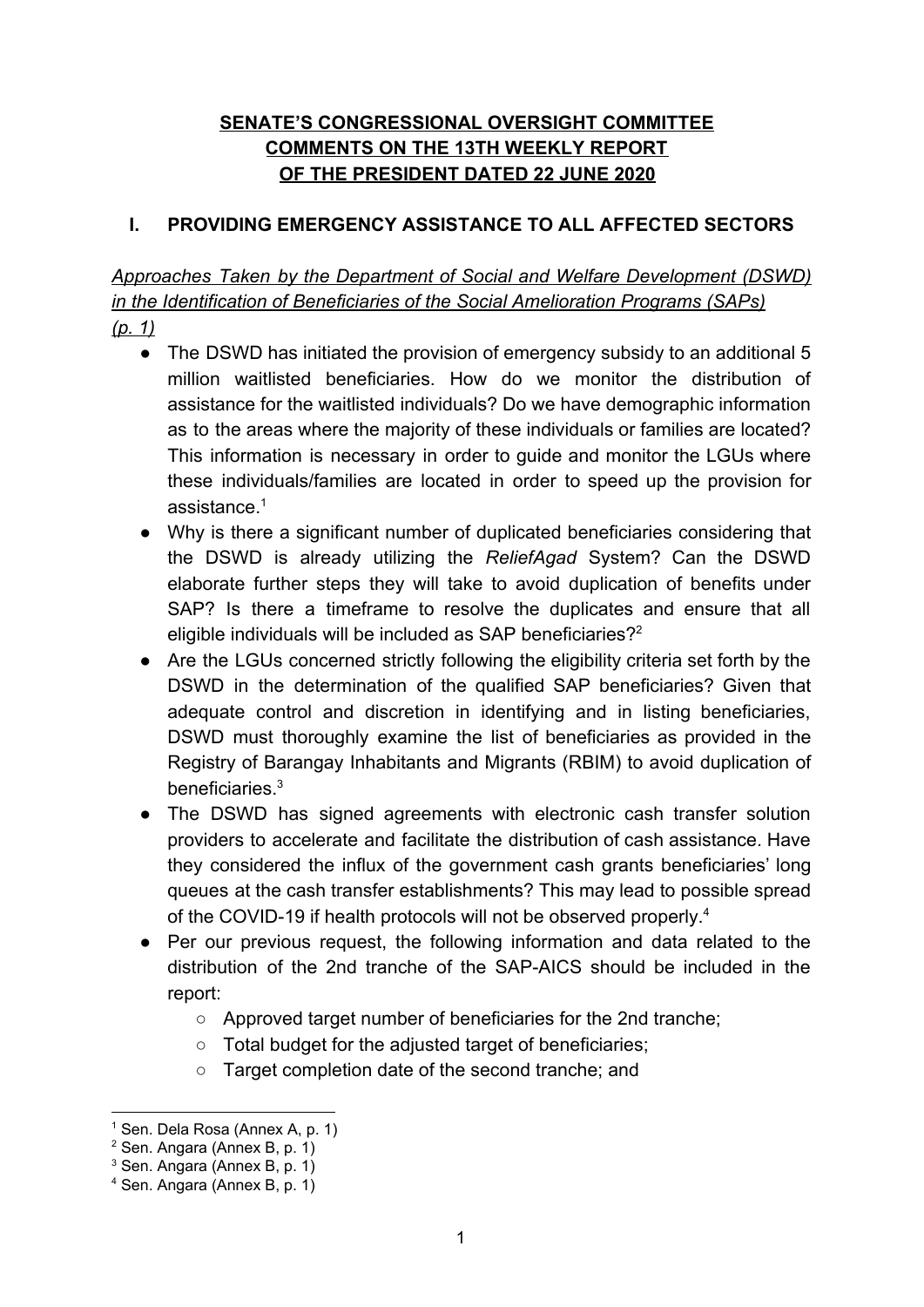○ Information showing how many of the targeted beneficiaries will receive the cash aid through ATM cards and other digital platforms, door-to-door, and physical claiming in the LGU offices.<sup>5</sup>

# *Causes of Delay in the Distribution of Assistance under the SAPs (p. 2)*

- The Report indicated five major factors that contributed to the delay of the distribution of the cash subsidy, which mostly involve LGUs. We would like to point out the following equally significant factors that added to the unsatisfactory distribution of the SAP-AICS:
	- Highly cumbersome process which accounts to 30 steps, as revealed in a hearing in the House of Representatives last 22 June 2020;
	- Perennial changing of the policies and guidelines which have caused widespread confusion among the LGUs and the targeted recipients;
	- Failure of implementing agencies in setting the deadline before the implementation of the program; and
	- Failure in fixing a reliable number of target beneficiaries of the program, and, worse, setting a "quota system" for pre-determined yet almost arbitrarily pegged number of recipients per LGU, without the benefit of updated databases nationally and per locality.<sup>6</sup>

# *Timeline for Completion of Distribution of Assistance under the SAPs (p. 2)*

- The lead implementers of the SAP, particularly the AICS, failed to answer this representation's repeated queries, some of which were also asked by my colleagues in the Senate:
	- What is the deadline for the full implementation of the 1st tranche of cash aid?
	- What is the agency's plan of action regarding the 291,722 targeted households which are still not served by the DSWD in the 1st tranche, as reported in the 12th Weekly Report?
	- $\circ$  What is the total number of beneficiaries who have returned their cash aid due to duplication, with a breakdown of the amounts and their respective areas?
	- What are the results of the validation and cross checking processes by the DSWD and other relevant agencies as regards the distribution of 1st tranche of cash assistance?<sup>7</sup>
- The table on the summary of implementation of SAP has been removed in the latest report, unlike in the previous weekly reports. What is the reason for the removal of the said table in this latest submission?<sup>8</sup>

<sup>5</sup> Sen. De Lima (Annex C, p, 2) and Sen. Angara (Annex B, p. 1)

<sup>6</sup> Sen. De Lima (Annex C, p. 2)

 $7$  Sen. De Lima (Annex C, p. 1)

<sup>8</sup> Sen. De Lima (Annex C, p. 1)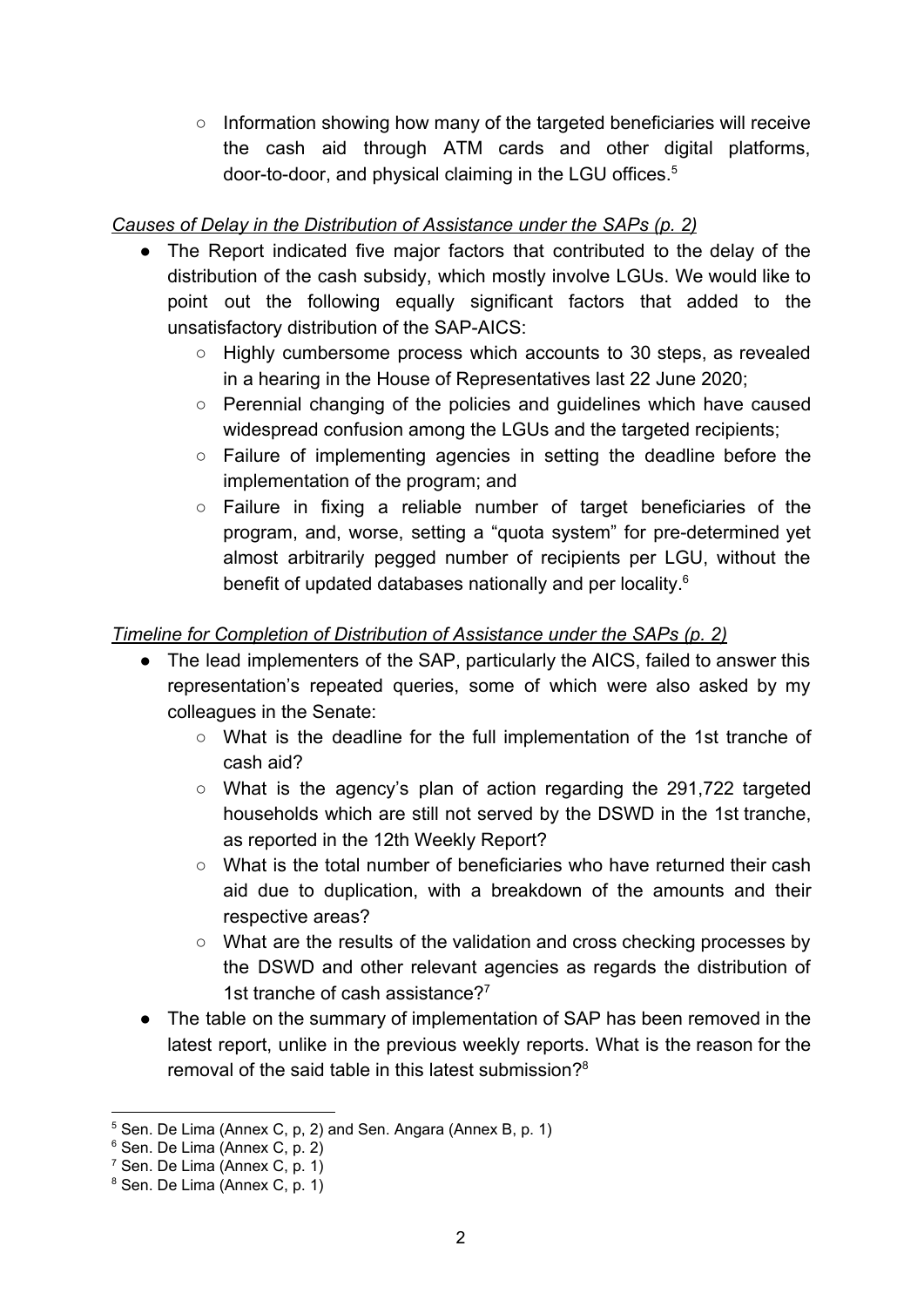# *Inclusion of Public Utility Vehicle (PUV) Drivers outside the National Capital Region (NCR) in the SAPs (p. 3)*

- We would like to request for the aggregate data on the number of driver-beneficiaries of SAP in the country including the status of distribution.<sup>9</sup>
- What is the completion rate of the distribution of SAP funds to drivers of public utility vehicles nationwide? What are the viable alternative livelihood programs for these affected drivers?<sup>10</sup>

*Causes of Delay in the Disbursement of Financial Assistance under the COVID-19 Adjustment Measures Program - Abot Kamay ang Pagtulong (CAMP-AKAP) for Displaced Overseas Filipino Workers (OFWs) (p. 3)*

● Why does it take more than a week for DOLE to release additional funds to Philippine Overseas Labor Offices (POLOs) and its regional offices given the urgency of the matter? The 2nd tranche of P1 billion for CAMP-AKAP was released to DOLE on May 14, 2020 and was only released to POLOs and DOLE Regional Offices on May 25, 2020.<sup>11</sup>

# *Transportation Assistance to Returning OFWs and Locally Stranded Individuals (LSIs) (p. 4)*

- We ask the DSWD, DILG, DOTR, and other relevant agencies to carefully study the steps being taken during the return travel of Filipinos to their provinces for there may be lapses in testing or duration of their stay in quarantine facilities. Strict implementation of isolating individuals must be followed to prevent outbreaks in the provinces.<sup>12</sup>
- It was reported in May that about 24,000 OFWs were trapped in quarantine for over a month. How many of them were already sent home? How many are still in quarantine? How many OFWs have tested positive of COVID-19 and what assistance did our government provide? What measures are being undertaken to avoid a repeat of this unfortunate incident for OFWs who have yet to arrive?<sup>13</sup>
- DILG has issued guidelines directing LGUs to establish a "one-stop-shop" station for assisting LSIs. How many LGUs have already complied with this directive? Are LGUs ready to implement the prescribed health standards in accepting the returning OFWs and LSIs?<sup>14</sup>

<sup>&</sup>lt;sup>9</sup> Sen. Angara (Annex B, p. 1)

<sup>10</sup> Sen. Dela Rosa (Annex A, p. 2)

 $11$  Sen. Angara (Annex B, p. 2)

<sup>12</sup> Sen. Angara (Annex B, p. 2)

<sup>13</sup> Sen. Angara (Annex B, p. 2)

<sup>14</sup> Sen. Angara (Annex B, pp. 2-3)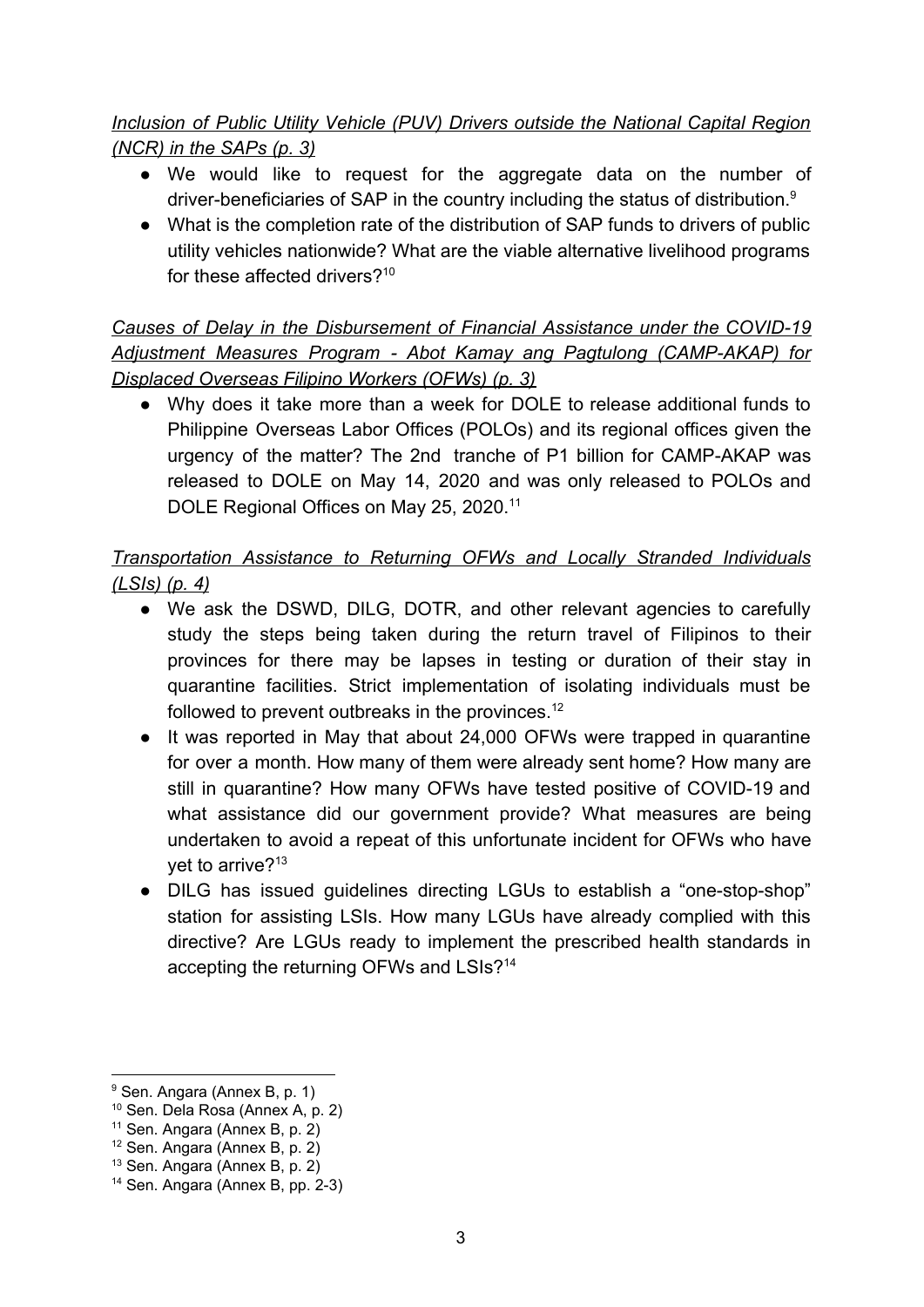- Is it true that the processing for the Hatid-Probinsya Program for the LSIs was temporarily stopped to give way to the processing of the returning OFWs? If so, why? $15$
- If strict quarantine protocols are being observed by returning OFWs and LSIs, then why are some local executives complaining of the spike in COVID-19 cases in their localities, pointing to the Hatid-Probinsya Program as the culprit?<sup>16</sup>
- What is DILG's reaction to the news reports that the unplanned returns of LSIs to the provinces have resulted in the spike of COVID-19 cases in the countryside? Thus, Dr. Rotgene Solante, former president of the Philippine Society for Microbiology and Infectious Diseases, has urged the government to review its screening of people who want to avail of the Balik Probinsya program following a surge of COVID-19 infections in the Eastern Visayas region, making it the third most infected region in the country.<sup>17</sup>

## *OFWs Awaiting Repatriation (p. 4)*

- **●** According to the latest Report, due to the continuing impact of the COVID-19 pandemic, the number of repatriated Filipinos could reach 100,000 or even higher in the coming months. What is the plan of action of DOLE, OWWA, and other concerned agencies in the foreseen influx of repatriated Filipinos in the country? Are we ready to provide assistance to such a number of OFWs once they arrived in the country? How can DOLE help those non-OWWA members who were repatriated?<sup>18</sup>
- Per our previous comment, the DFA should come up with a definite plan to solve the lack of commercial flights for our returning OFWs.<sup>19</sup>
- While we welcome the efforts to provide our OFWs with food and financial assistance, we still urge DOLE to look into the welfare of overseas Filipinos awaiting repatriation. We hope that on top of the immediate repatriation, they should also be given the utmost support in terms of food, accommodation, and telehealth services.<sup>20</sup>
- What assistance did our POLOs provide those OFWs reportedly scavenging for food after being displaced due to the pandemic? Did DOLE verify these reports?<sup>21</sup>
- Can the DOLE or OWWA confirm that infected OFWs are being discriminated against and denied admission to hospitals abroad? If so, what steps are being taken by the DOLE and POLOs to assist COVID-infected OFWs? We

<sup>15</sup> Sen. Angara (Annex B, p. 2)

<sup>16</sup> Sen. Angara (Annex B, p. 2)

<sup>17</sup> Sen. De Lima (Annex C, p. 4)

<sup>&</sup>lt;sup>18</sup> Sen. Cayetano, Sen. Dela Rosa (Annex A, p. 2) and Sen. Angara (Annex B, p. 3)

<sup>19</sup> Sen. De Lima (Annex C, p. 3)

<sup>20</sup> Sen. Angara (Annex B, p. 3)

 $21$  Sen. Angara (Annex B, p. 3)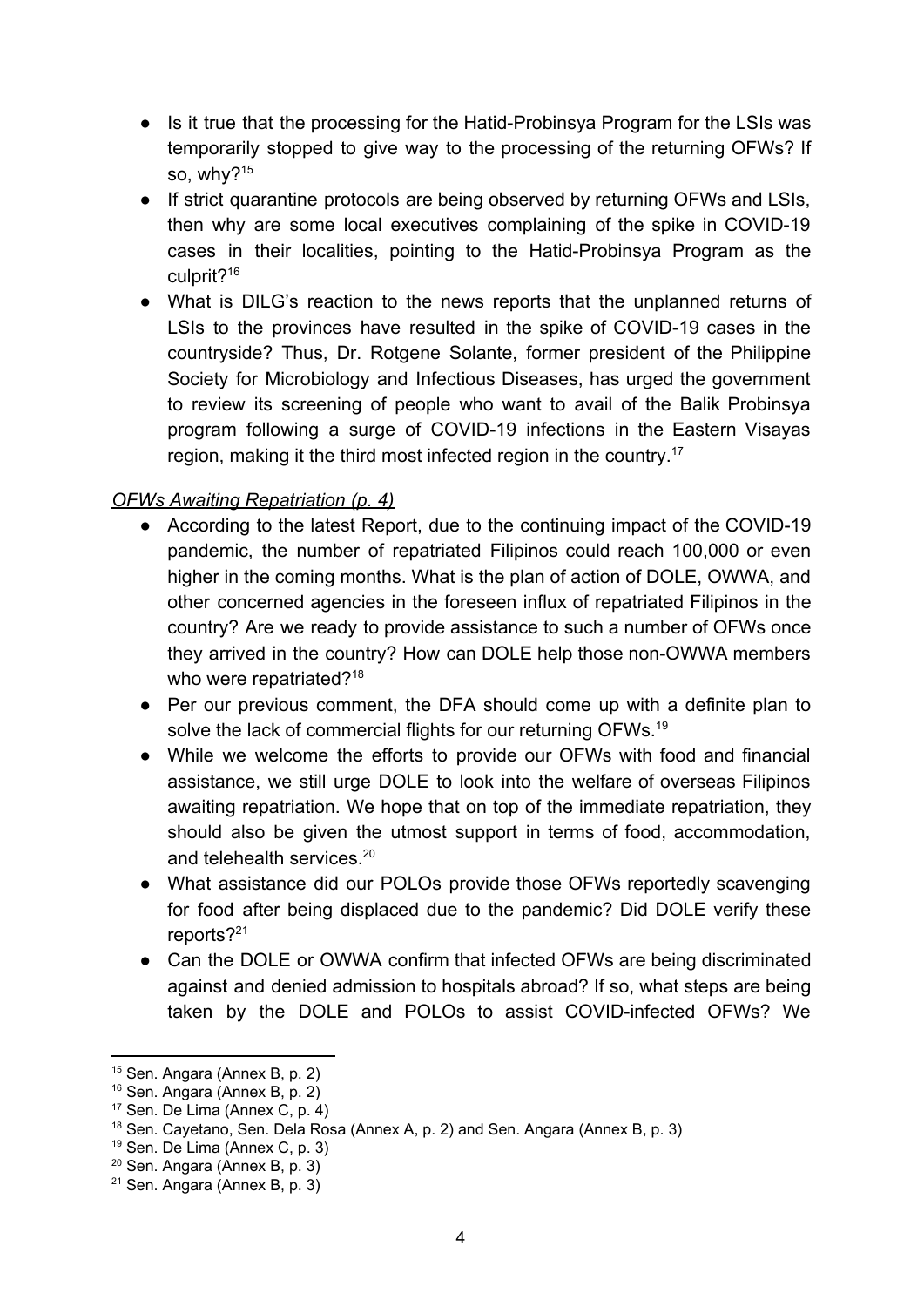recommend that the POLOs conduct proper coordination with hospitals and other health facilities to ensure that the needs of infected-OFWs are addressed.<sup>22</sup>

# *Accounting of Persons Deprived of Liberty (PDLs) (p. 4)*

- The Bureau of Jail Management and Penology (BJMP) has reported a total of 4,188 released PDLs. BJMP clarified that the said figure reflects only the released PDLs from BJMP facilities. What is the progress in the number of releases from other jails and prisons under the control and management of provincial governments and the Bureau of Corrections?<sup>23</sup>
- As in the previous reports, the Board of Pardons and Parole should also provide an update on the number of PDLs that were granted parole.<sup>24</sup>

# *Expanded SURE Aid and Recovery Project (p. 4)*

- The DA and the Agricultural Credit Policy Council (ACPC) failed to explain the discrepancy that was pointed out in our comment last week. In the 11th weekly report, it was already stated that PhP863.93 million, or more than 80% of the PhP 1 billion budget, was already utilized for MSFFs. However, in the 12th weekly report, the amount utilized was only PhP 386.29. The older report has a much bigger figure – almost half a billion – compared with the amount reported in the 12th Weekly Report.<sup>25</sup>
- The ACPC has attributed the low turnout of beneficiaries in DA's lending programs to the difficulties in identifying beneficiaries, and lack of updated database of MSFFs. How was it possible that government programs with budgets running in the billions were approved and implemented without the aid of baseline data, i.e, database of intended clientele, and mapping and identification of program beneficiaries?<sup>26</sup>
- As consistently pointed out in our comments on previous reports, instead of DA's loan projects, a subsidy program will be more beneficial to marginalized farmers and fisherfolks. Is it not the main point of the "Bayanihan to Heal as One Act", to empower the President to realign budget items and reallocate existing program funds of any agency for any suitable purpose in response to the pandemic? $27$
- Will the supply of meat products be affected due to the presence of the African Swine Fever (ASF) in the country?<sup>28</sup>

<sup>22</sup> Sen. Angara (Annex B, p. 3)

 $23$  Sen. De Lima (Annex C, p. 4)

<sup>24</sup> Sen. De Lima (Annex C, p. 4)

 $25$  Sen. De Lima (Annex C, p. 4)

 $26$  Sen. De Lima (Annex C, p. 4)

 $27$  Sen. De Lima (Annex C, p. 5)

<sup>28</sup> Sen. Angara (Annex B, p. 3)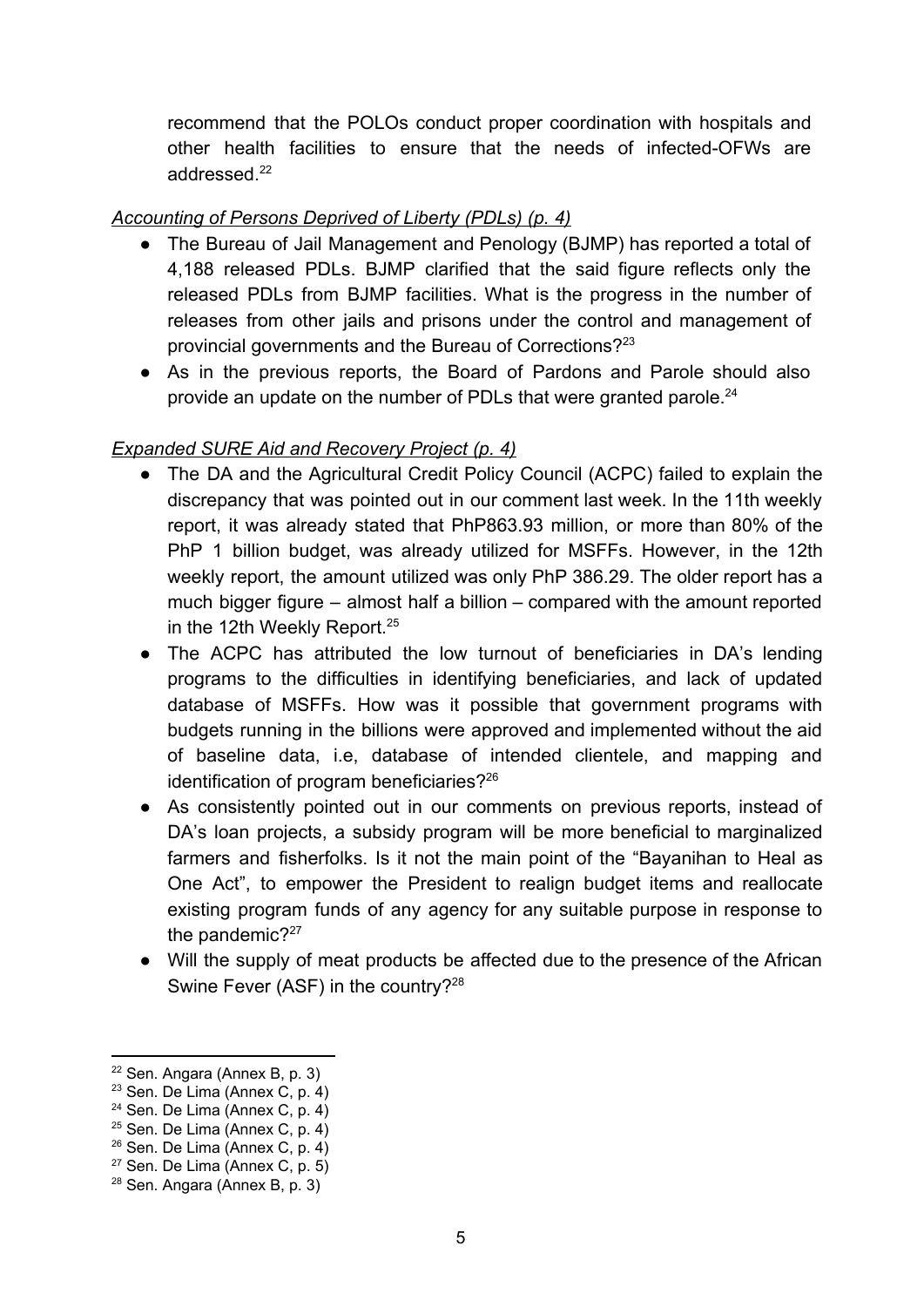• What is the response of the DA on the allegations of former DAR Secretary Rafael Mariano that (1) its fertilizer supply under its COVID-19 response program is overpriced and (2) distribution of two free bags of fertilizers to farmers can only be availed of by recipients of palay seeds under the rice resiliency project, and after buying at least two sacks of fertilizer?<sup>29</sup>

## *Efforts of the DA to Improve Storage Facilities for Crops and Grains (p, 5)*

- It was reported that the DA is proposing a project that will provide Agri-fishery groups with financial grants to construct packing and storage facilities and provide technical support in information and logistics management. We recommend the DA to harmonize the aforementioned effort with the DTI's Shared Service Facilities (SSF) program.<sup>30</sup>
- It is not only the agricultural workers that need to be protected. Due to the spate of infections among meat processing and slaughterhouse workers, which forced a closure of many meat processing plants and slaughterhouses in the United States, there is also concern over COVID-19 outbreaks in local meat processing plants, and slaughterhouses.<sup>31</sup>

# *Implementation of the Livelihood Seeding Program - Negosyo Serbisyo sa Barangay (LSP-NSB) (p. 5)*

● We recommend that the DTI assist MSMEs in migrating to online business, including the utilization of digital payments and other relevant technologies to enable them to competently run their business in the new normal.<sup>32</sup>

# *Scholarships and Digital Skills Training Programs (p. 6)*

- We call on the DepEd, CHED, and TESDA, in consultation with other agencies such as DTI and the DICT, to collaborate towards establishing a Digital Skills Framework, where digital literacy as a basic life skill is incorporated in the basic curriculum.<sup>33</sup>
- We also call on CHED and TESDA to align some of our academic courses to the demands of the digital economy and Fourth Industrial Revolution (4IR) industries utilizing advanced technologies.<sup>34</sup>
- About 69,294 TESDA scholars enrolled in the alternative online or blended learning system were given training allowances totalling to PhP 342,451,058. Can we have a breakdown of the 69,294 scholars? How many are from TWSP or STEP or UAQTEA or the Tulong Trabaho Act? How does TESDA

<sup>29</sup> Sen. Angara (Annex B, p. 3)

<sup>30</sup> Sen. Angara (Annex B, p. 4) and Sen. Cayetano

<sup>31</sup> Sen. Angara (Annex B, p. 4)

<sup>&</sup>lt;sup>32</sup> Sen. Angara (Annex B, p. 3) and Sen. Cayetano

<sup>33</sup> Sen. Angara (Annex B, p. 4)

<sup>34</sup> Sen. Angara (Annex B, p. 4)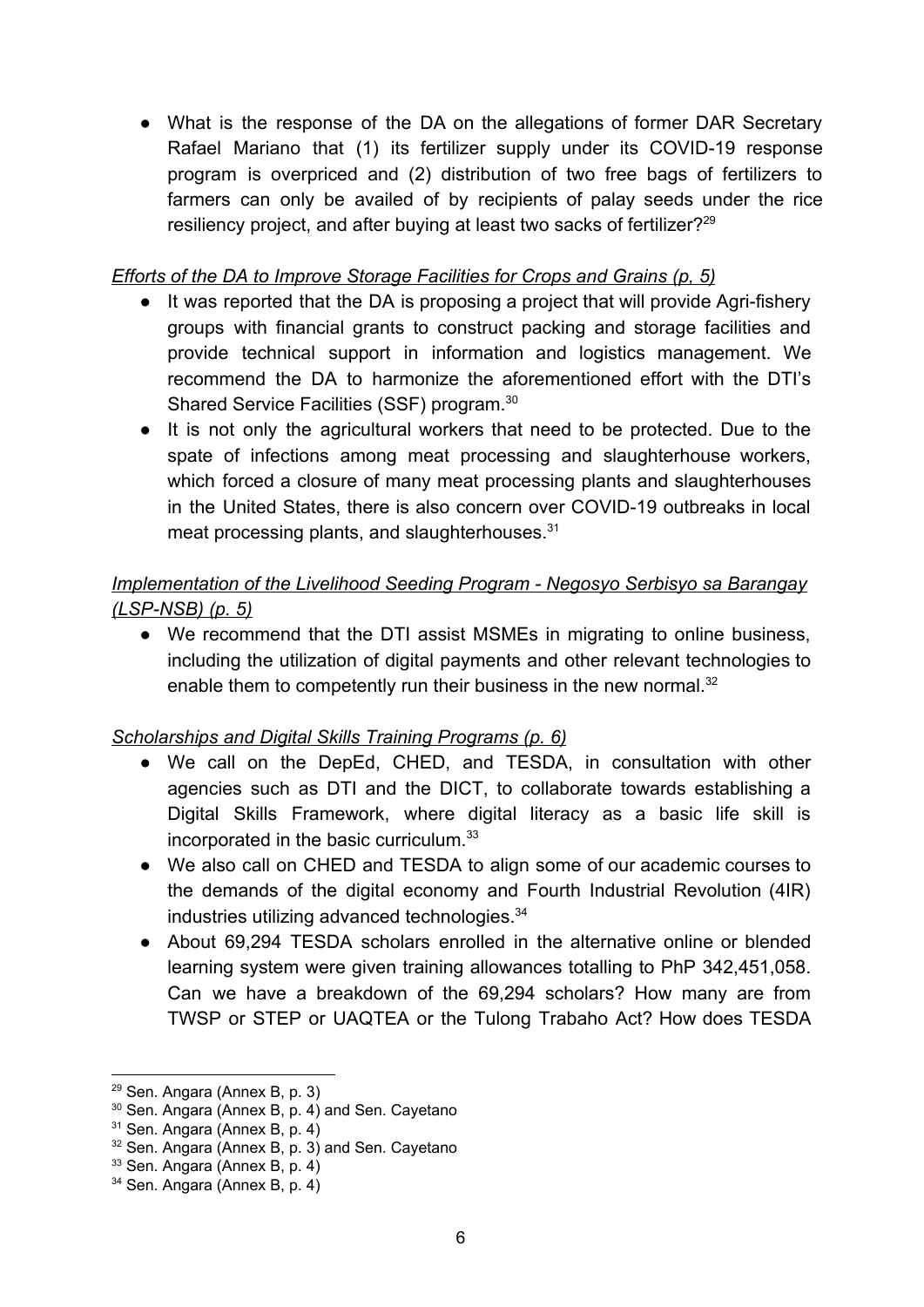reach out to our repatriated OFWs who are severely impacted by the pandemic?<sup>35</sup>

- In addition, with so many OFWs coming home, many of them highly skilled, we recommend that DOLE and the OWWA should make an inventory of their competencies**.** The said inventory will provide an idea of the know-how that's been transferred back to the Philippines because of the pandemic.<sup>36</sup>
- The national government, particularly DepEd, should look into the possibility of providing personal computers (PCs) to teachers in public schools who need such equipment as general teaching instruments, instead of having them avail loans from GSIS?<sup>37</sup>
- While the DOST's onestore.ph website and OneStore City app are commendable, they should intensify promotion to reach more customers.<sup>38</sup>

# *Monitoring of Availability of Cremation Services for Bodies Arising from COVID-19 Related Deaths (p. 6)*

• According to DOLE Sec. Bello, the Kingdom of Saudi Arabia wants the Philippine government to bring home the remains of 282 OFWs, including the 50, who died due to COVID-19. The IATF decided that the remains of those who were COVID-19 positive will be buried in Saudi Arabia while three charter flights will return the remaining bodies to the Philippines. What is the plan of IATF upon the arrival of more than 200 remains? Are there clear guidelines as to the processing of the remains, such as identifying designated morgues and crematoriums? What is the procedure for family members who want to bring the remains of their relative to the province?<sup>39</sup>

# **II. SECURING FACILITIES AND RESOURCES FOR THE HEALTH SECTOR AND OTHER FRONTLINERS**

# *Policy on the Conduct of "Mass Testing" or Expanded Targeted Testing (p. 7)*

- What are the parameters that the DOH is looking into in determining adequate testing? How does the DOH measure the accessibility of testing to individuals in need?<sup>40</sup>
- We suggest the DOH to monitor and to assist private entities and businesses that are conducting testing through rapid test kits to ensure that these follow

<sup>35</sup> Sen. Angara (Annex B, p. 4)

<sup>36</sup> Sen. Angara (Annex B, p. 4) and Sen. Cayetano

<sup>37</sup> Sen. Angara (Annex B, p. 4)

<sup>38</sup> Sen. Angara (Annex B, p. 4)

<sup>39</sup> Sen. Cayetano

<sup>40</sup> Sen. Angara (Annex B, p. 5)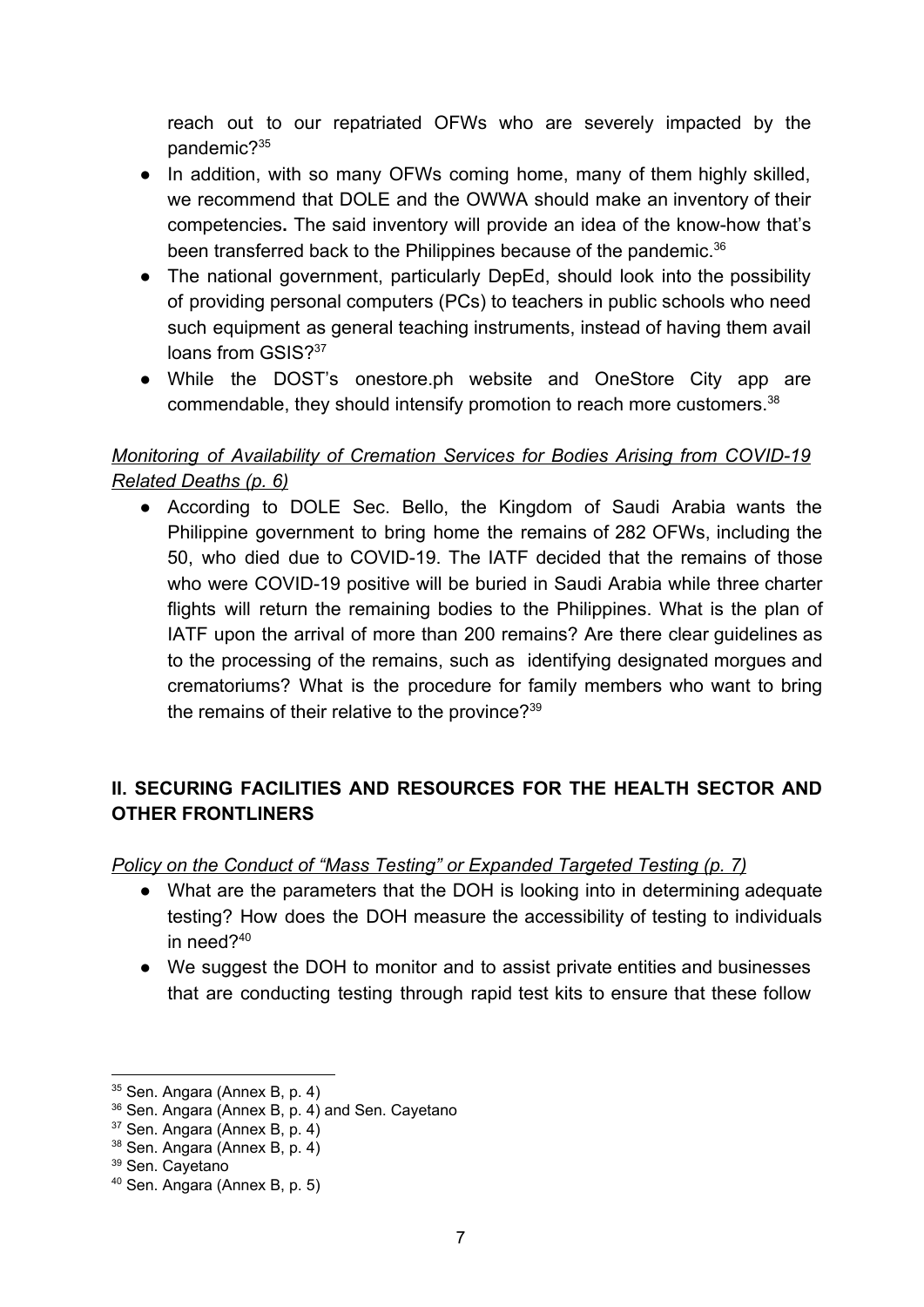related guidelines and comply with health standards promulgated by the IATF and DOH.<sup>41</sup>

- Does the DOH have a timeline on when the "challenges" listed will be addressed such as the procurement and delivery of testing equipment and supplies and the additional hiring or laboratory personnel? If so, given the timeline set, when can we expect the country to fully maximize the reported maximum testing capacity of 42,000 tests per day? $42$
- Will the DOH come up with newer guidelines to include workers in more densely occupied areas such as grocery stores and supermarkets, PUVs, and other service oriented establishments?<sup>43</sup>

# *Efforts to Further Increase Testing Capacity and Expedite Accreditation Process of COVID-19 Testing Laboratories (p. 7)*

- This is the third time wherein it is mentioned that one of the reasons why we are unable to reach our goal for expanded testing is the lack of supplies. What is the DOH doing about this and when do we hope to get these supplies? $44$
- The current Report disregarded its regular disclosure on the number of laboratories that has been accredited on a weekly basis and reported a monthly summary.<sup>45</sup>

# *Process for Validation of COVID-19 Test Results and Cases (p. 8)*

- The DOH is prompted to present new confirmed cases daily as either "fresh" cases (results released to patient within the last 3 days) or "late" cases (4 days or more after result released to patient). When will the DOH be able to validate all the 12,000 or so cases in its backlogs? How many have been validated to date? When can we expect that reported cases are all "fresh" and not more than 3 days delayed?<sup>46</sup>
- Is the DOH planning to tie up with DICT to DOST to come up with a software to hasten the process of validation and reporting of cases?<sup>47</sup>

# *Contact Tracing Efforts and Current Policies Thereon (p. 9)*

- Based on the Report, there are currently 54,042 members of the contact tracing teams, however, only 21,341 are trained. What is the DOH's plan to be able to train the remaining 32,701 members as soon as possible?<sup>48</sup>
- There is a failure to meet the ideal contact tracers per population ratio, which should be 1 contact tracer for 800 people, in order to further curb the

<sup>41</sup> Sen. Angara (Annex B, p. 5) and Sen. Cayetano

<sup>42</sup> Sen. Angara (Annex B, p. 5) and Sen. De Lima (Annex C, p. 5)

<sup>43</sup> Sen. Angara (Annex B, p. 5) and Sen. Cayetano

<sup>44</sup> Sen. Cayetano, Sen. Angara (Annex B, p. 5) and and Sen. De Lima (Annex C, p. 5)

<sup>45</sup> Sen. De Lima (Annex C, p. 6)

<sup>46</sup> Sen. Angara (Annex B, p. 6)

<sup>47</sup> Sen. Angara (Annex B, p. 6)

<sup>48</sup> Sen. Cayetano and Sen. Angara (Annex B, p. 6)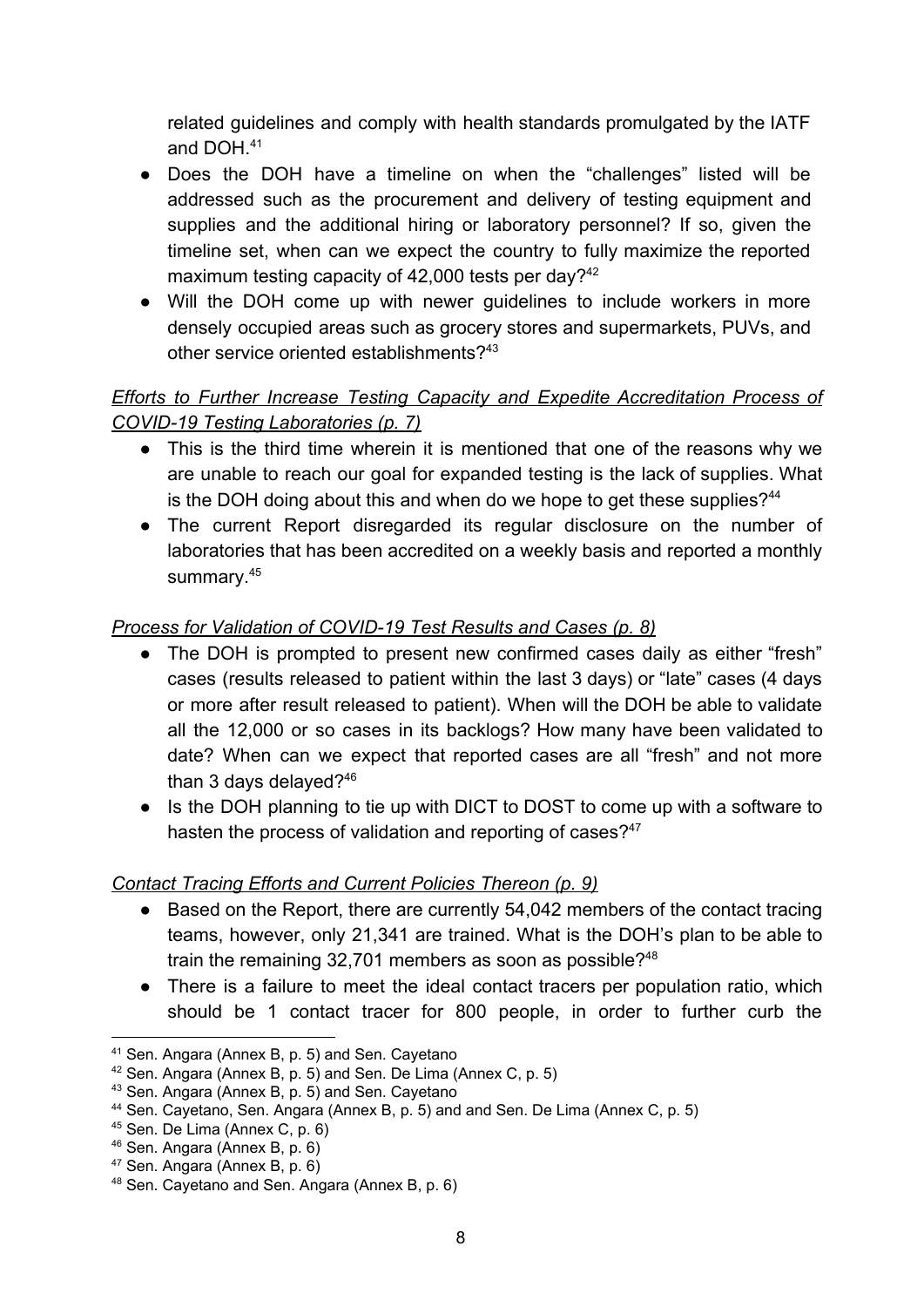transmission of the virus. As such, the DOH and/or DILG must heed the suggestion of tapping barangay health workers (BHWs) and 4Ps parent leaders to carry out our contact tracing efforts.<sup>49</sup>

- We reiterate our queries to the DILG on the following: (1) are there guidelines/standards for ensuring that contact tracers do their job well? And (2) how will the DILG/LGUs ensure that contact tracers send their reports in a timely manner?<sup>50</sup>
- Is it true that the DOH will be hiring 136,000 contact tracers of possible COVID-19 positive individuals? How will these be apportioned to the regions in the country? What will happen to these contact tracers after the pandemic?<sup>51</sup>
- What are the compensation packages available for those who responded to the call of DOH to be contact tracers?<sup>52</sup>
- How is the contact tracing data collected by the DILG and transmitted to the DOH? Is the DILG maintaining a database separate from the DOH?<sup>53</sup>
- Are cases reported in *staysafe.ph* reflected in COVID kaya? If this is the case, can other contact tracing applications be linked to COVID kaya?<sup>54</sup>
- Have the digital tools for contact tracing been successful in achieving disease prevention and quick response? If so, can success stories be included in succeeding Bayanihan Reports along with figures per technology used—StaySafe, COVID Tanod, Fassster, COVID Kaya?<sup>55</sup>

### *Efforts to Increase Human Resource for Health (HRH) Hiring (p. 9)*

- Based on the Report, the government is unable to reach its target of 16,490 healthcare workers because of (1) low uptake for some positions; (2) some applicants are in private practice; (3) applicants backed out because of the distance from the facility from their residence, lack of transportation and accommodation, and family concerns; and (4) delays in screening. How is the DOH addressing these? Did DOH endorse these to the IATF for possible solutions?<sup>56</sup>
- We would like to reiterate our previous comments regarding reports of increasing cases of healthcare workers getting infected with the COVID-19. The DOH should include in the report a sub-section that provides the number of the active cases of healthcare workers with COVID-19, those who are able to recover, and those who have succumbed to the illness?<sup>57</sup>

<sup>49</sup> Sen. De Lima (Annex C, pp. 5-6)

<sup>50</sup> Sen. Angara (Annex B, p. 6)

<sup>51</sup> Sen. Angara (Annex B, p. 7)

<sup>52</sup> Sen. Dela Rosa (Annex A, p. 2)

<sup>53</sup> Sen. Angara (Annex B, p. 6)

<sup>54</sup> Sen. Angara (Annex B, p. 6) and Sen. De Lima (Annex C, p. 6)

<sup>55</sup> Sen. Angara (Annex B, p. 6)

<sup>56</sup> Sen. Cayetano and Sen. Angara (Annex B, p. 7)

<sup>57</sup> Sen. De Lima (Annex C, p. 6)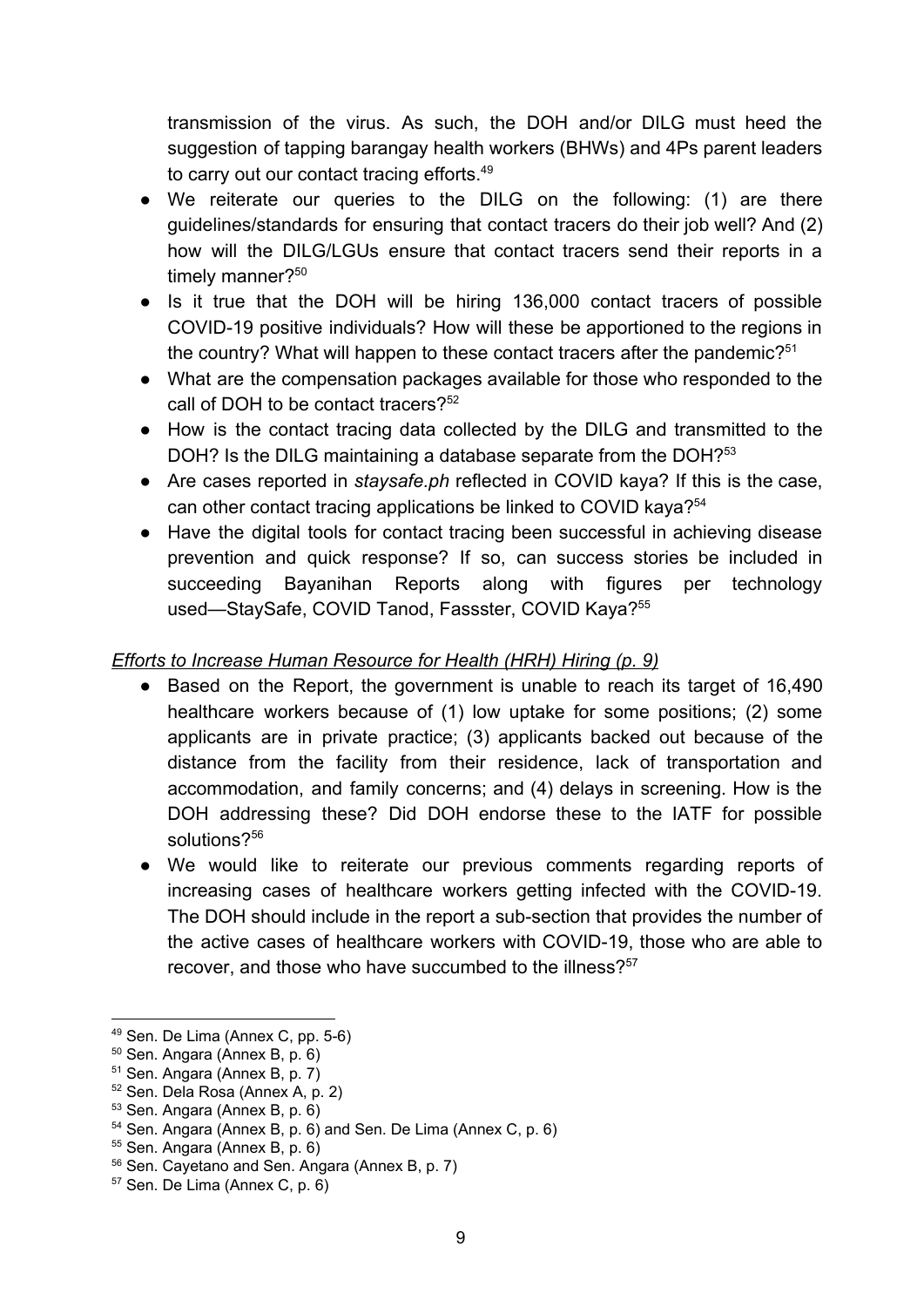## **III. RESPONSIVE AND SUSTAINABLE RECOVERY PLAN**

### *Plans and Strategies with respect to the Mass Transportation System (p. 11)*

- One of the innovations of the DOTr for commuting public and private motorists is the scheme involving digital transaction and cashless payment. While this is commendable and adds protective measures that avoid human to human contact, adequate security standards should be in place in order to avoid digital or online payment scam.<sup>58</sup>
- Will digital transactions be made available to other regions? What is the timeline to roll-out this program nationwide?<sup>59</sup>
- Considering the rationalization of bus routes in Metro Manila, and the prioritization of buses as land-based means of transportation, regular and strict-monitoring on the road-worthiness of buses should be adopted.<sup>60</sup>
- What will happen to the jeepney/van drivers and operators, if the government will prioritize the buses? Are there other plans/programs that will help the jeepney/van drivers and operators to transition to the new normal?<sup>61</sup>
- We likewise call DOTr and DPWH to fast-track the evaluation, approval, and implementation of the Open Road Tolling plan in our expressways including NLEX and Subic Clark Tarlac Expressway in Luzon.<sup>62</sup>

### *Programs for Bicycle Riders (p. 12)*

- $\bullet$  When will the bike lanes be fully operational?<sup>63</sup>
- Move As One, a coalition of transport advocates, earlier appealed for wider protected bike lanes that are set up away from sidewalks, as it tagged MMDA's lane width proposal "dangerous to cyclists and pedestrians". Has the MMDA considered the appeal?<sup>64</sup>

### **IV. OTHER CONCERNS / COMMENTS**

### *Small Business Wage Subsidy (SBWS)*

*●* We note the failure of the Report to provide information on our previous request for a detailed explanation on the results of the SBWS Task Force's preliminary matching between DOLE's CAMP and SBWS program lists. The lists showed that around 193,000 out of 680,000 CAMP recipients are also SBWS

<sup>58</sup> Sen. Dela Rosa (Annex A, p. 2)

<sup>59</sup> Sen. Angara (Annex B, p. 7)

<sup>60</sup> Sen. Dela Rosa (Annex A, p. 2)

<sup>&</sup>lt;sup>61</sup> Sen. Angara (Annex B, p. 7) and Sen. De Lima (Annex C, p. 6)

<sup>62</sup> Sen. Angara (Annex B, p. 7)

<sup>63</sup> Sen. Cayetano and Sen. Angara (Annex B, p. 7)

<sup>&</sup>lt;sup>64</sup> Sen. Angara (Annex B, p. 7) and Sen. Cayetano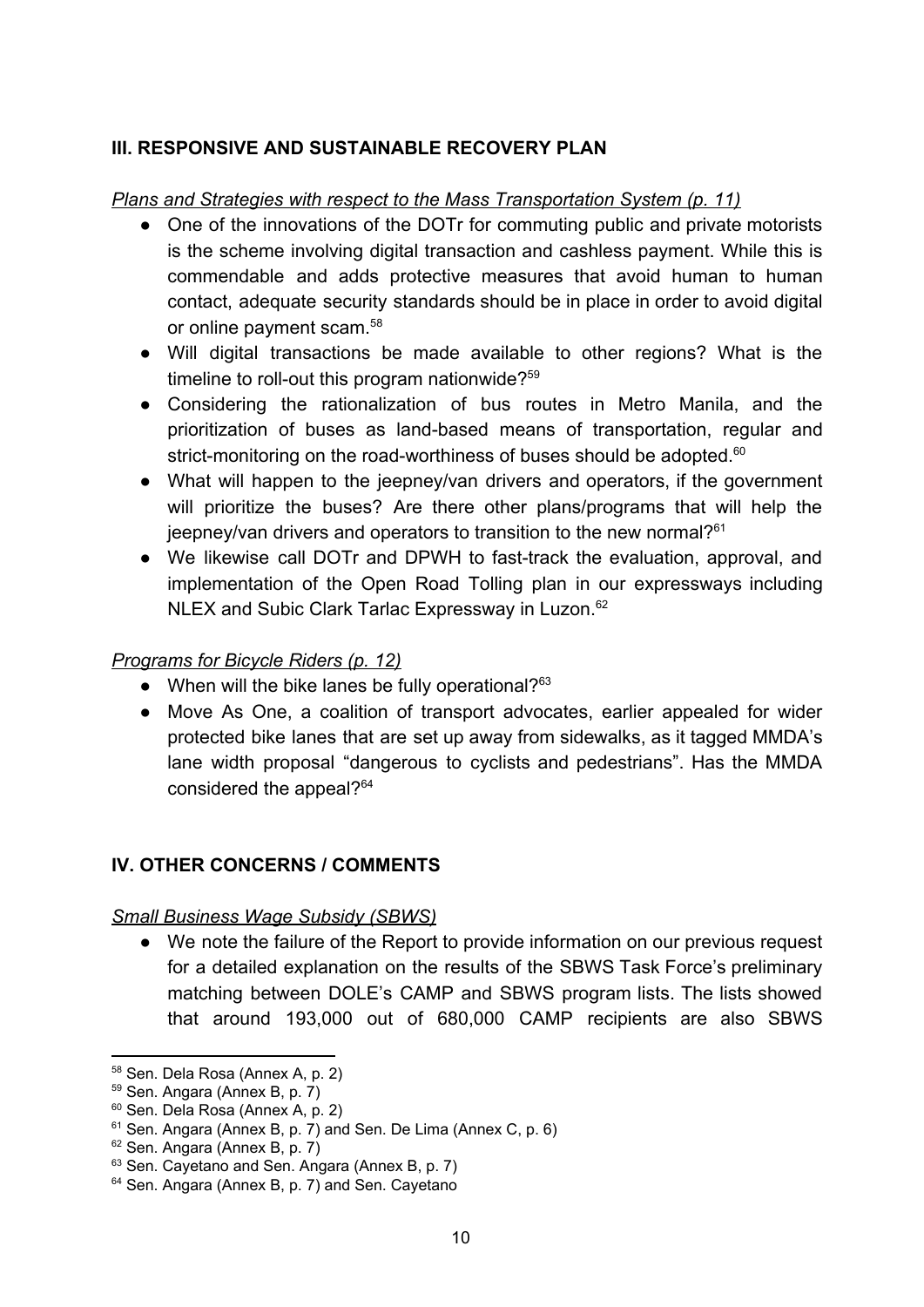beneficiaries. What has been done with respect to this matter? What corrective measures, if any, have been adopted to avoid further leakage or waste of resources?<sup>65</sup>

## *Assistance to Women, Children and Other Vulnerable Groups*

- We would like to reiterate our request for updates on the government's efforts in cracking down cybercrime activities, especially those that adversely affect women, children and other vulnerable groups? What are the status of the cases and actions taken by concerned agencies on reported violations on women and children rights?<sup>66</sup>
- In view of the increasing number of cases of violence committed against women and children, there is a need to accelerate the corresponding action from the Government. The call to create a Joint Task Force composed of the officials of DSWD, DOJ, and the PNP is hereby reiterated.<sup>67</sup>
- As mentioned in our last submission, WHO has published guidelines for health facilities on maintaining essential services during the pandemic, including for newborn care, as experts have also investigated the risk of COVID-19 being transmitted to babies during breastfeeding. Has DOH been able to monitor whether public and private hospitals and other health facilities are following the said guidelines? What other measures are in place to ensure maternal and child care during this pandemic?<sup>68</sup>
- As previously commented, DOH stated that even before the COVID-19 pandemic started, we already have enough supply of vaccine for the expanded program on immunization. However, due to the pandemic, parents are scared to bring their children to health centers for vaccination. What is the DOH doing in order to continue the immunization program despite the scare brought by COVID-19? How many children were vaccinated during the start of the quarantine period? How much is the decrease as compared to the percentage of children vaccinated before the lockdown started?<sup>69</sup>

### *Assistance to Students, Educators, and Educational Institutions*

• Has there been an assessment made by DepEd on the effectiveness of blended learning that does not include face-to-face classes? Given that many households have multiple young children, parents are not trained in teaching nor supervising their children when it comes to their education, and many parents will need to make a living, have all these been weighed versus the down side of limited face-to-face classes in specific low-risk areas?<sup>70</sup>

<sup>&</sup>lt;sup>65</sup> Sen. De Lima (Annex C, p. 3)

<sup>&</sup>lt;sup>66</sup> Sen. Cayetano and Sen. De Lima (Annex C, p. 5)

<sup>67</sup> Sen. Dela Rosa (Annex A, p. 1)

<sup>&</sup>lt;sup>68</sup> Sen. Cayetano

<sup>&</sup>lt;sup>69</sup> Sen. Cayetano

<sup>70</sup> Sen. Cayetano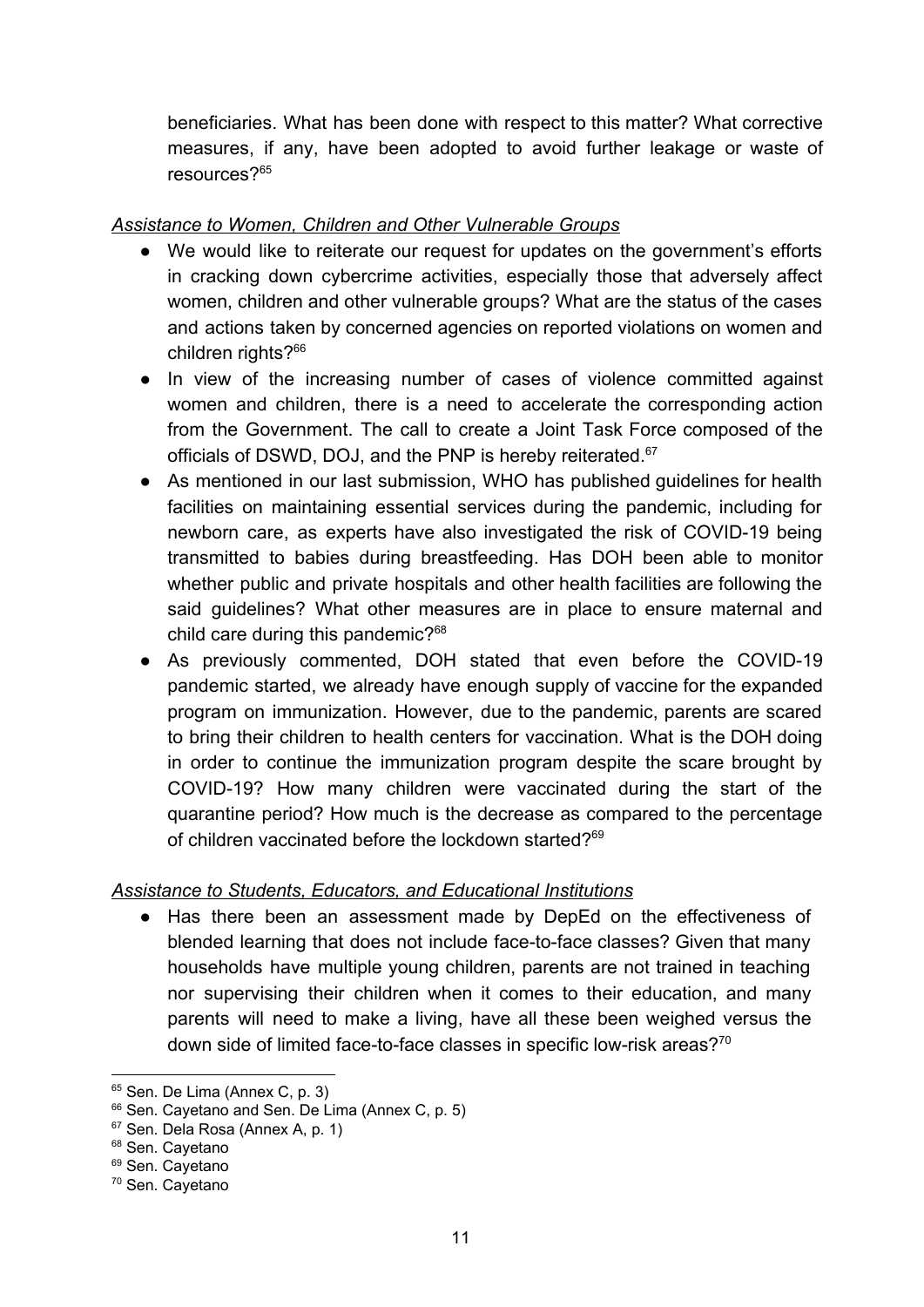• DepEd has indicated that pursuant to the general directive of the President, as recommended by the IATF, they are preparing for school resumption without face-to-face classes until a vaccine for COVID-19 becomes available. However, recognizing there is no real replacement for face-to-face learning, DepEd should still be preparing for blended learning/flexible learning modes of delivery that could include smaller classroom sizes or students attending class on a rotational basis and other models, in areas that may be deemed safe. For example, in the case of rotational attendance, what model is being used? If in fact there are also preparations for this, can we get the details? When face-to-face interaction is allowed, most likely it will be done in phases. Thus, the need for DepEd to already include it in their plans.<sup>71</sup>

## *Quarantine Facilities and Covid-19 Bed Capacity*

- We call on the DOH and the DPWH to consider establishing several mega quarantine facilities in Region VII especially in Cebu in response to the rising number of COVID-19 cases in the region.<sup>72</sup>
- With the growing number of COVID-19 cases in Cebu, what are the plans of the government to expand the hospitals' COVID-19 ward capacities and to increase staffing?<sup>73</sup>
- As of June 22, the country's bed occupancy rate is at 35.9%, while 55.5% for NCR. Have we obtained our ideal capacity in terms of health facilities or are we still in the process of building up the same? With the continuous increase in the number of COVID-19 cases after the ECQ was lifted, is the government confident that its health facilities can handle a possible second wave?<sup>74</sup>

### *PhilHealth and other DOH matters*

- May we request for updates on PhilHealth Interim Reimbursement Mechanism  $(IRM)$ ?<sup>75</sup>
- We reiterate that Philhealth should also provide a breakdown of the funds it released to healthcare institutions, specifying the amount released per hospital, the date disbursed, the basis for the release, and other relevant information.<sup>76</sup>
- What are the reasons for the delay in the payout to health workers who contracted the disease including the beneficiaries of health workers who died of COVID-19?<sup>77</sup>
- Why is it that more cadaver bags were acquired/purchased for children than for adults?<sup>78</sup>

<sup>71</sup> Sen. Cayetano

<sup>72</sup> Sen. Angara (Annex B, p. 8)

<sup>73</sup> Sen. Angara (Annex B, p. 8)

<sup>74</sup> Sen. Angara (Annex B, p. 8)

<sup>75</sup> Sen. Angara (Annex B, p. 8)

<sup>76</sup> Sen. Cayetano

<sup>77</sup> Sen. Angara (Annex B, p. 9)

<sup>78</sup> Sen. Angara (Annex B, p. 9)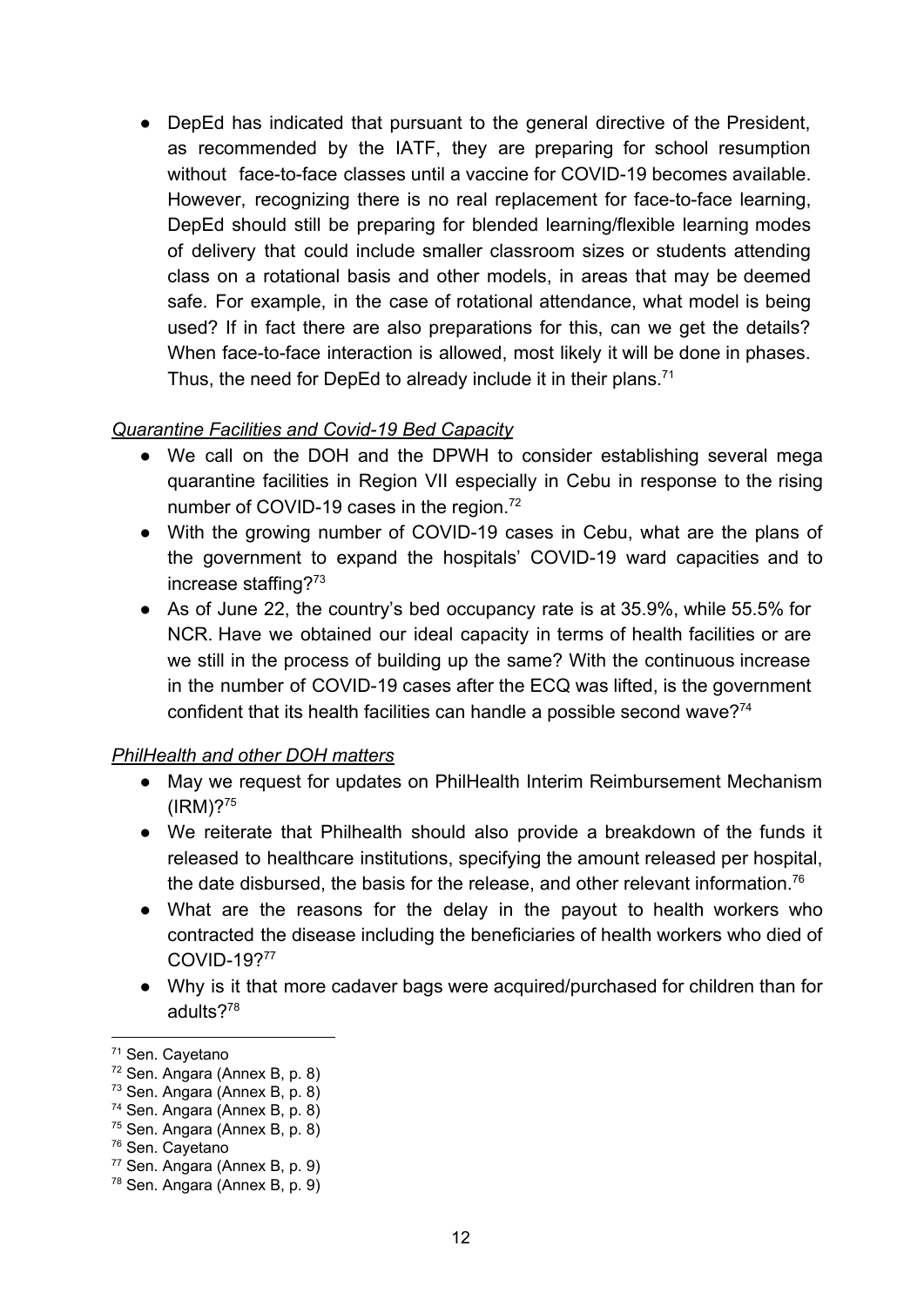#### *Health Reforms*

• The crisis has revealed not just vulnerabilities in our systems but also transformative opportunities to improve healthcare. Considering that budget deliberations are forthcoming, have our health experts and leaders reexamined the reforms necessary to ensure that Filipinos are protected against a similar crisis in the future?<sup>79</sup>

### *Food Security*

- Food security should be a major consideration as the cases of COVID-19 in the Philippines continue to rise and the number of infections is expected to breach 40,000 by the end of June or early July.<sup>80</sup>
- Regions III and IV-A are considered as The Food Bowl and Rice Granary of Central Luzon. Given that the Regions III and IV-A rank 4th and 3rd, respectively, in the COVID-19 Tracker of the DOH, an update should be given on the steps taken to mitigate the spread of the infection among farm workers, as well as the food sanitation measures that are in place in order to safeguard the produce from farm to table. $81$
- While the COVID-19 response programs of the DA are laudable, and pre-COVID programs such as the P1-billion Kapital Access for Young Agripreneurs (KAYA) loan program and Young Farmers Academy are innovative, there is also a need to fast-track applications which do not require government funding such as applications for licenses for projects which are aimed at increasing food production, and as a consequence thereof, address the need for food security during the COVID-19 pandemic and beyond.<sup>82</sup>
- While still awaiting for an update on the storage and cold-chain facilities relative to the food security of the country during the COVID-19 Pandemic, a report on what is being done to improve the agricultural logistics in the Philippines, particularly, the inter-island logistics would be informative.<sup>83</sup>

### *Tourism*

- We request the DOT to mandate all Philippine Tourism Offices to maintain online presence to promote the Philippines in their respective countries, and request all Philippine Tourism Attaché to submit lists of best tourism recovery plans in their respective country for consideration of DOT as it finalizes the Philippine Tourism Recovery Plans.<sup>84</sup>
- Is there one set of guidelines being issued by DOT for the reopening of tourist sites? One of the recommendations is that safety protocols should be

<sup>79</sup> Sen. Angara (Annex B, p. 8) and Sen. Cayetano

<sup>80</sup> Sen. Angara (Annex B, p. 9)

<sup>81</sup> Sen. Angara (Annex B, p. 10)

<sup>82</sup> Sen. Angara (Annex B, p. 10)

<sup>83</sup> Sen. Angara (Annex B, p. 10) and Sen. Cayetano

<sup>84</sup> Sen. Angara (Annex B, p. 9)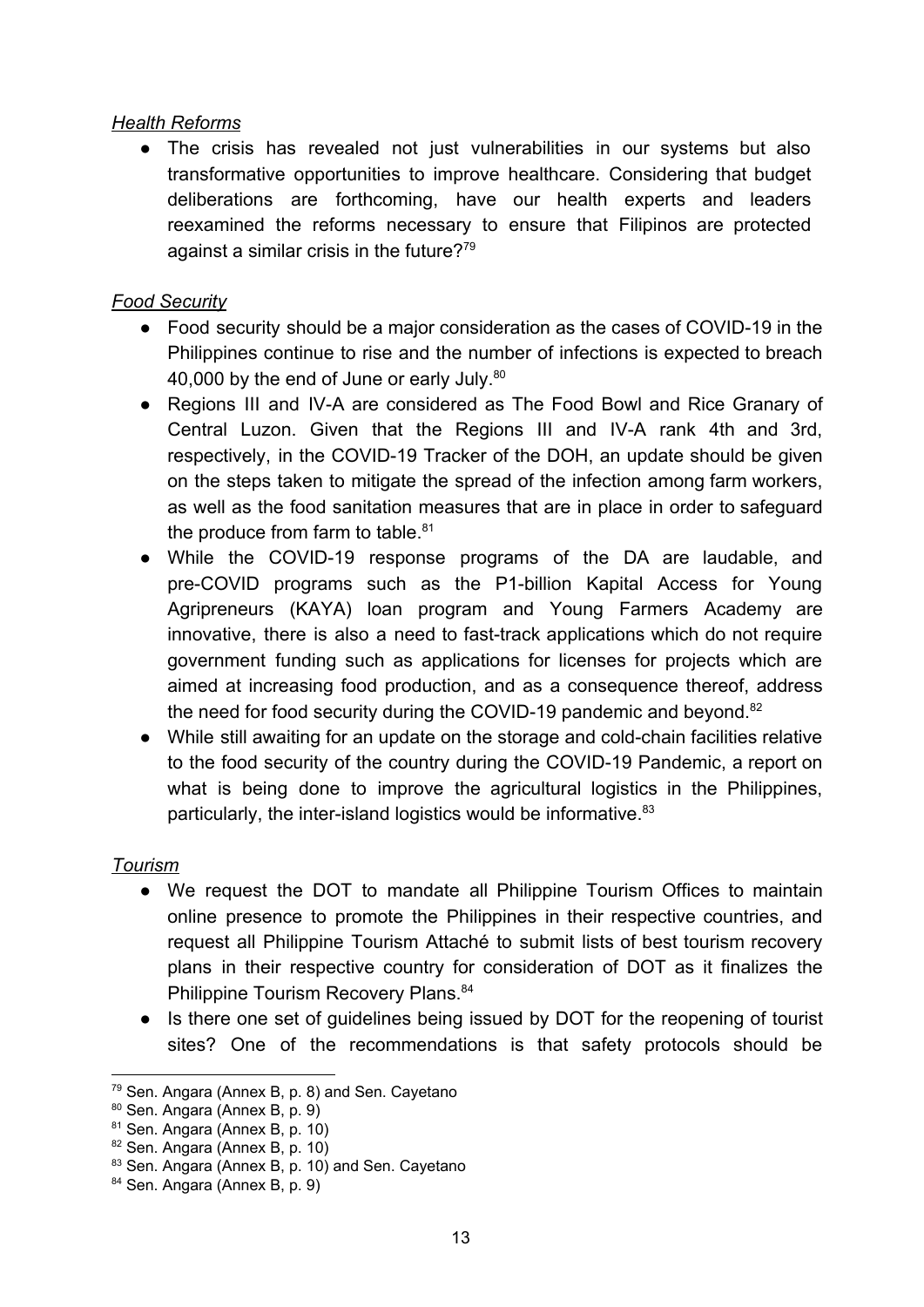consistent throughout the country so that tourists know what to expect - from arrival in the country to the accommodation and use of facilities.<sup>85</sup>

- In preparation for the opening of tourism related enterprises that have yet to complete the application process in the new normal setup, we call on the DOT to fast-track the virtual inspections and to grant certificates of provisional accreditation to all compliant establishments.<sup>86</sup>
- We urge all LGUs where tourism is a significant industry to create a Tourism Office or appoint a Tourism Officer to help the national government with promoting domestic tourism.<sup>87</sup>
- In European countries, domestic and regional tourism is the first step in re-opening the tourism industry. Are there plans in place to do the same in the country? Has DOT identified provinces and/or tourism sites that pose the least risks? For example, destinations that can be explored via land travel through the use of private or hired vehicles or destinations that provide for detached residential facilities to prevent mingling in common areas.<sup>88</sup>

### *Labor*

- Has the government provided employers and employees support with regard to COVID-19 testing especially now that most areas have shifted to GCQ?<sup>89</sup>
- How does DOLE monitor abuses in the BPO industry arising from the flexible working arrangements, lack of sufficient support for those working from home and deprivation of separation benefits for those who were laid off?<sup>90</sup>

### *Underground Medical Facility*

● There are still no updates concerning the NBI's earlier report about the discovery of an underground medical facility in Fontana Leisure Park in Pampanga, and the arrest of two Chinese nationals allegedly running an illegal pharmacy in Angeles City, Pampanga. Progress reports should be provided on these two incidents, as well as the discovery of other underground hospitals for POGO workers, such as in Makati City.<sup>91</sup>

#### *Anti-Insurgency Operations*

● Concerned government agencies should intensify anti-insurgency operations in rebel-infested areas, amidst the growing number of reported cases of encounters with the rebel groups and soldiers, especially in the provinces. Amidst the COVID-19 crisis, such acts of violence, threat, intimidation and

<sup>85</sup> Sen. Cayetano

<sup>86</sup> Sen. Angara (Annex B, p. 9)

<sup>87</sup> Sen. Angara (Annex B, p. 9)

<sup>88</sup> Sen. Cayetano

<sup>89</sup> Sen. Angara (Annex B, p. 10)

<sup>90</sup> Sen. Angara (Annex B, p. 10)

<sup>91</sup> Sen. De Lima (Annex C, p. 7)